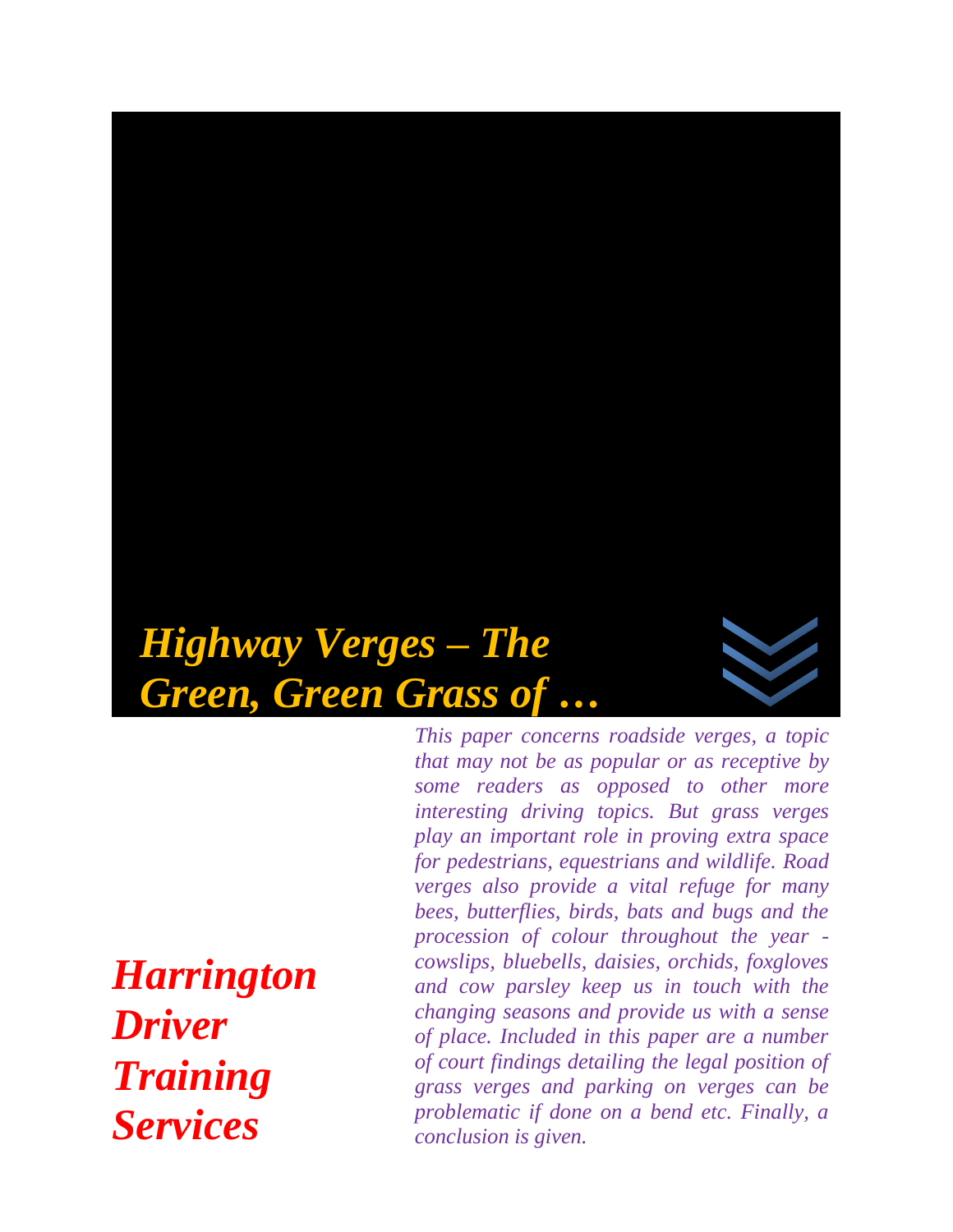# *Highway Verges-The Green, Green Grass of … Tom Harrington LL B F Inst. MTD (April 2020)*

Trom the outset, it's important to acknowledge that a sizable part of this paper was gleaned from the Open Spaces Society (OSS) website which is an organization that protects and defends the open spaces people live in in From the outset, it's important to acknowledge that a sizable part of this paper<br>was gleaned from the Open Spaces Society (OSS) website which is an<br>organization that protects and defends the open spaces people live in in<br>E there are grass verges on both sides of the highway? Why are they there? What's their purpose, their origin, who owns them and what the law says about them? There are nearly half a million kilometers of rural verge in the UK. This is equal to half the remaining flower-rich grassland and meadows. For the 23 million people commuting to work by road every day, road verges can be their only daily contact with nature. The procession of colour through the year - cowslips, bluebells, daisies, orchids, foxgloves and cow parsley keep us in touch with the changing seasons and provide us with a sense of place: orchids on the southern chalk downs, wood crane's-bill in the Yorkshire Dales and melancholy thistle in Scotland. Road verges are also a vital refuge for many bees, butterflies, birds, bats and bugs – a good verge will supply a diverse source of nectar and pollen from the first celandines in February to the last Devil's-bit in September. <sup>2</sup> But you may well ask - what has all of this got to do with driving and road safety? Running along many of the highways of Ireland, England, Scotland and Wales there are strips of land open to the public, running between the metalled  $3$  road and the fences enclosing the adjoining land. Such strips are often irregular in character and sometimes of considerable width. A reason for their origin is to be found in the judgment of Abbot, LCJ, in *Steel v Prickett (1819) <sup>4</sup>* where he used these words:

*"In remote and ancient times when roads were frequently made through unenclosed lands, and when the same labour and expense was not employed upon roads, and they were not formed with that exactness which the exigencies of society now require, it was part of the law, that the public, when the road was out of repair, might pass along by the side of the road.* 

 $1$  oss.org.uk

<sup>2</sup> *Plantlife. The Good Verge Guide*. plantlife.org.uk

<sup>&</sup>lt;sup>3</sup> Metalled roads are called all-weather roads because they are made of concrete, asphalt and other materials to sustain vehicular traffic all-year round. Whereas unmetalled roads can be difficult to use during wet weather.

<sup>4</sup> 2 Stark 463 NP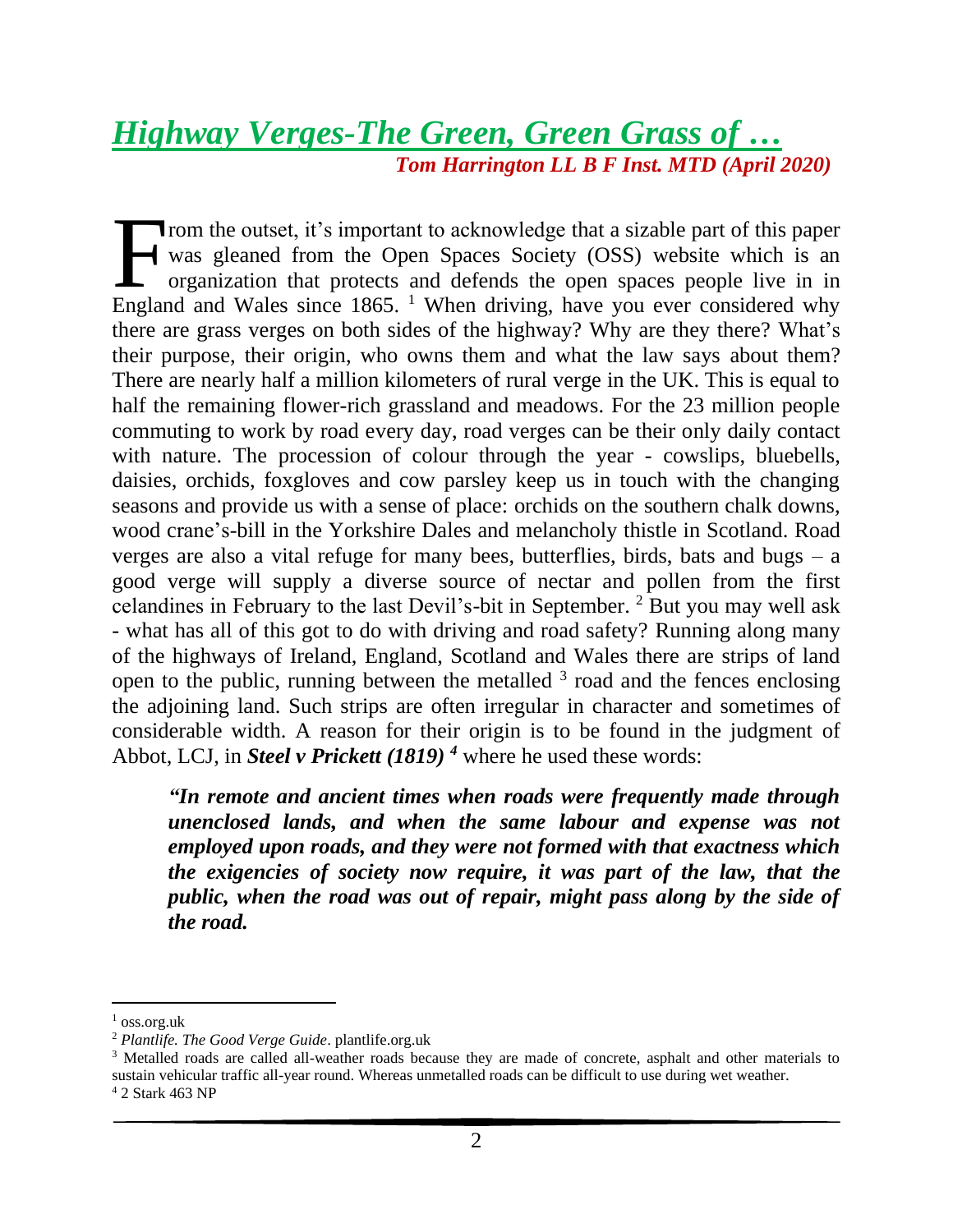*This right on the part of the public was attended with this consequence that although the parishioners were bound to repair the road, yet, if an owner excluded the public from using the adjoining land, he cast upon himself the onus of repairing the road ... hence it followed as a natural consequence that when a person enclosed his land from the road he did not make his fence close to the road, but left an open space at the side of the road to be used by the public when occasion required ... the object was to leave a sufficiency of land for passage by the side of the road when it was out of repair. When an owner has left such a strip alongside the road, with the intention that the public should be able to use it for passage, and the public has so used it, there is a presumption that he intended to dedicate the strip as part of the highway, and such strips must in many cases be deemed to have been so dedicated. In that event, the strip alongside the road is just as much part of the 'highway' as the metalled road itself".* 

Sometimes the roadside strips belong, not to the owner of the adjoining property, but to the lord of the manor, and are part of the manorial waste. In such cases they may or may not be subject to rights of common, but in either event they may be held to have been dedicated to public passage, in which case also they are part of the highway. *See East v Berkshire County Council (1911) <sup>5</sup> and Evelyn v Mirrielees (1900).* <sup>6</sup> These 'roadside strips' are now more commonly referred to as 'roadside verges'. It is important that strips of roadside verge should be safeguarded from any illegal attempts to enclose them for the following reasons. In cases where no footway has been constructed alongside the metalled road, the verge enables pedestrians to proceed with greater safety than they would on the metalled road. Verges often provide a soft turf surface of value to equestrians who would otherwise be limited to using a metalled road which is often unsafe and sometimes of a character unsuitable for horses. With the loss of most of our traditional meadow land through agricultural change, our largest nature reserve is now represented by roadside verges, an important habitat which extends to perhaps half a million acres. They are a vital reservoir of wildlife, especially of wild flowers. If the enclosure of roadside verges is permitted, any necessary widening of the metalled highway will be more costly by reason of the consequent compensation to the owners of the adjoining lands, and perhaps some muchneeded road improvement may thereby be prevented.

<sup>5</sup> 76 JP 35

<sup>6</sup> 17 TLR 152, CA; 65 JP 131n).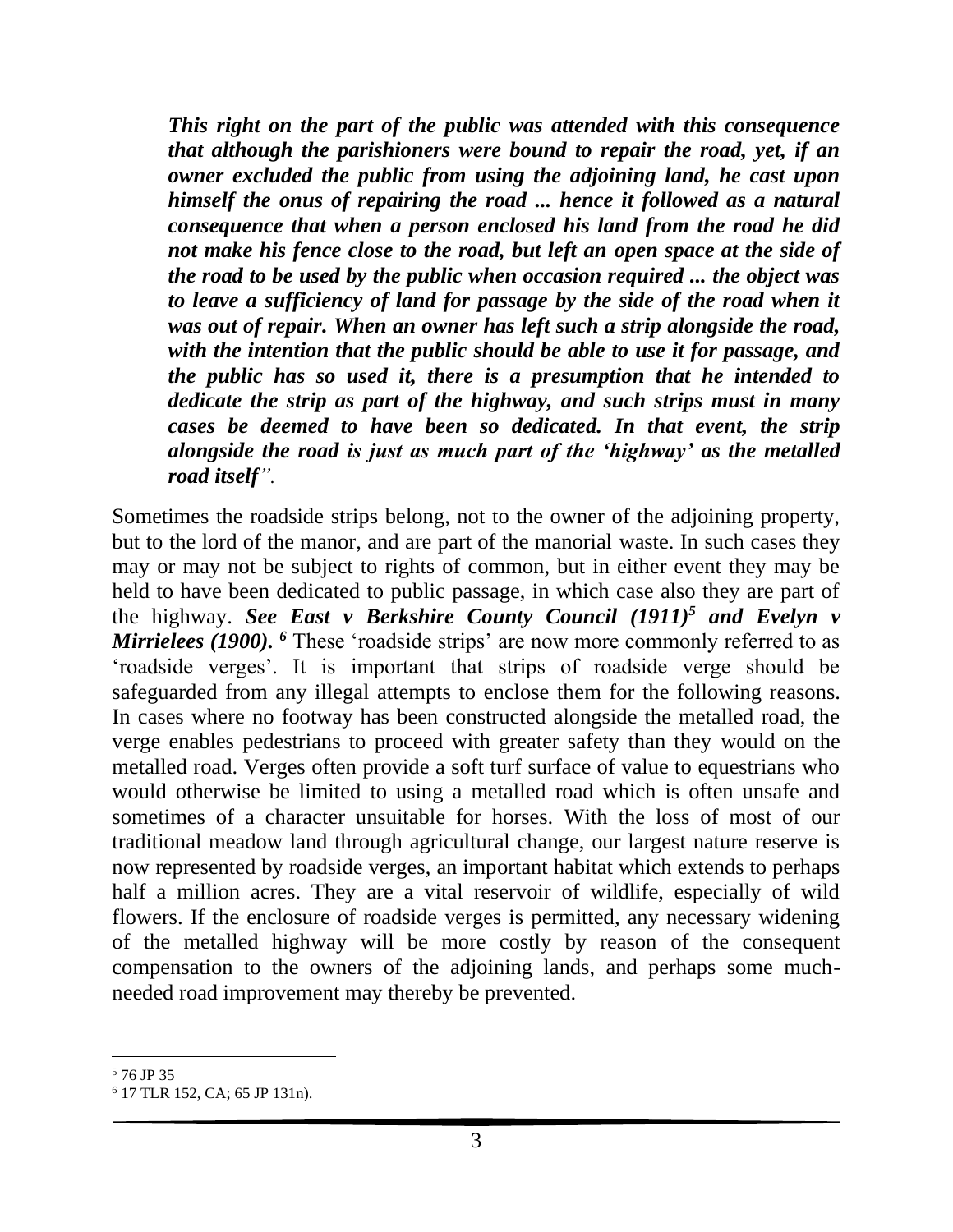The increased popularity of walking and riding and the increasing need for wide traffic-routes make it especially important that the public should not lose the advantages to be obtained from keeping such strips free from any illegal enclosure.

## *Ownership of the Soil.*

The general principle of law relating to the ownership of the soil of such strips was stated by Gibbs CJ in *Grose v West (1816) <sup>7</sup>* in the following words:

*"Prima facie, the presumption is that a strip of land lying between a highway and the adjoining close belongs to the owner of the close; as the presumption also is that the highway itself to the centre line of the road does. But the presumption is to be confined to that extent; for if the narrow strip be contiguous to or communicate with open commons, or larger portions of land, the presumption is either done away or considerably narrowed; for the evidence of ownership which applies to the larger portions, applies also to the narrow strip which communicates with them".*

It is to be borne in mind that questions of who own the soil of the roadside verge, and whether it is part of the highway, are quite distinct. Regardless of who owns the soil, the public may have a right of passage over it, i.e. it may be part of the highway. Consequently, if a public right of passage over such a verge is claimed, it is no answer for the adjoining owner to say *'the land belongs to me'* since even if it does, it may still be part of the highway. Where a highway authority acquires the site of the road by purchase, but has only metalled the centre, it has the same legal interest in the verges as any other freeholder has in his own land. It owns the surface and all the soil beneath. Roads taken over by highway authorities' vest in them together with the verges. This results in the appropriate authority becoming the fee-simple estate owners in respect of the surface of the road and so much of the subsoil as is essential to the maintenance of the highway for the public use as in Tithe *Redemption Commission v Runcorn Urban District Council [1954] <sup>8</sup>*

<sup>7</sup> 7 Taunt 39

<sup>8</sup> 1 All ER 653.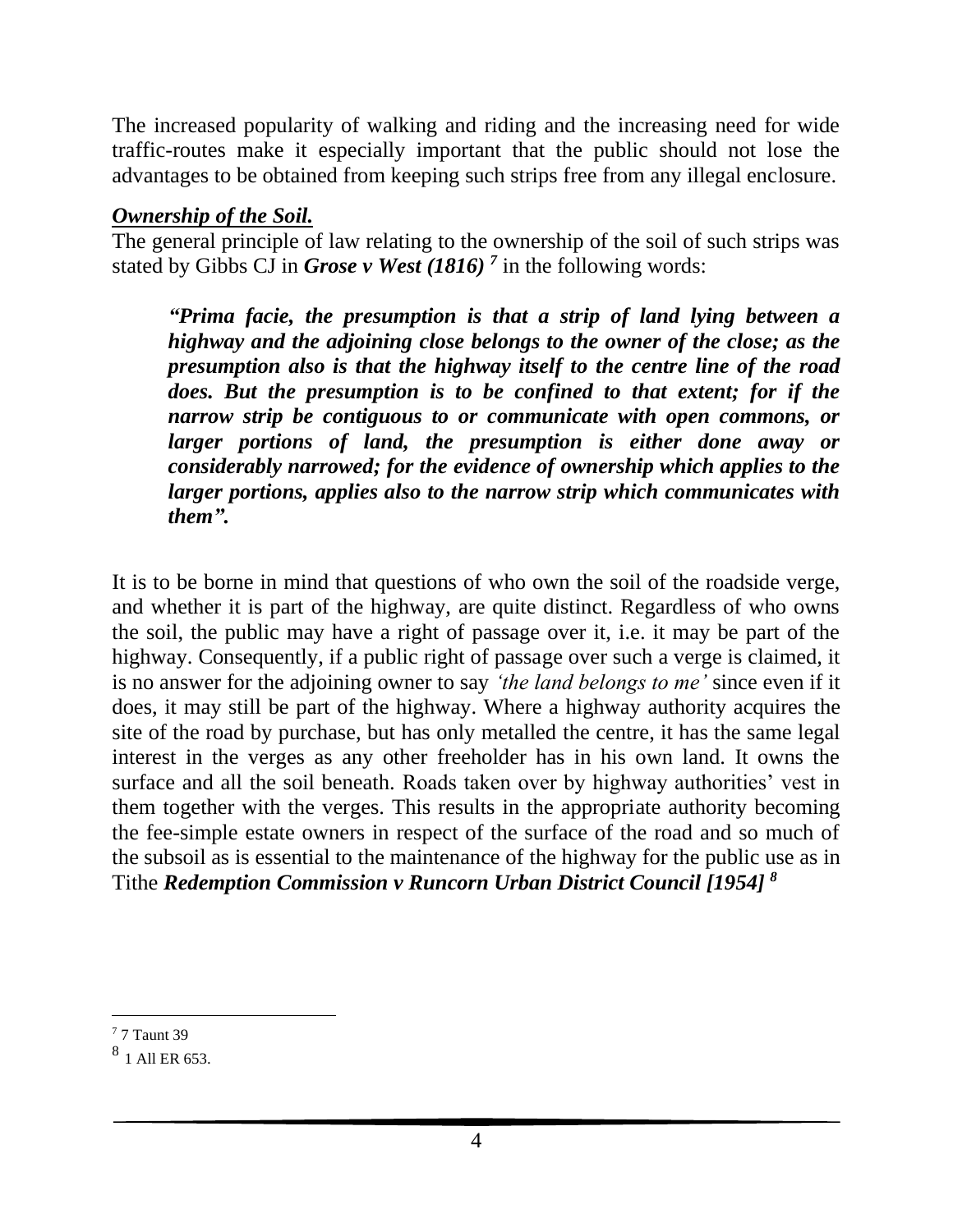# *Width of Highway.*

The general rule of law relating to the extent of the space subject to the public right of passage was stated in *Regina v United Kingdom Electric Telegraph Co Ltd.*  $(1862)^9$  by Martin B, as follows:

*"In the case of an ordinary highway, although it may be of a varying and unequal width, running between fences on each side, the right of passage or way prima facie, unless there be evidence to the contrary, extends to the whole space between the fences, and the public are entitled to the use of the entire of it as a highway, and are not confined to the part which may be metalled ... a permanent obstruction erected on a highway, placed there without lawful authority, which renders the way less commodious than before to the public, is an unlawful act and a public nuisance at common law . . . "*

This presumption that a highway extends over the whole space between fences may however be rebutted by proof of facts from which it may be inferred that the fences were not put up as boundaries of the highway; thus they may be part of the original boundary of a close of land through which the highway had been made. Or they may be the boundary between the enclosed land and a strip of manorial waste alongside the highway which has not been dedicated as part of it. Thus the presumption of dedication arising from the public user of greens along the side of a highway between the fences was rebutted in one instance by evidence of an entry in the court rolls of the manor that the greens were waste belonging to the manor, and of the greens being treated by the lord of the manor as his private property. *Friern Barnet UDC v Richardson (1898).* <sup>10</sup> The question as to the extent of the space subject to the public right of passage depends upon the evidence in each particular case as to the nature of the district, the width and level of the margins, the regularity of the lines of the fences and other relevant circumstances, *Countess of Belmore v Kent County Council [1901]. 11*

<sup>9</sup> 26 JP 390

<sup>10</sup> 62 JP 547 CA.  $11$  1 Ch 873.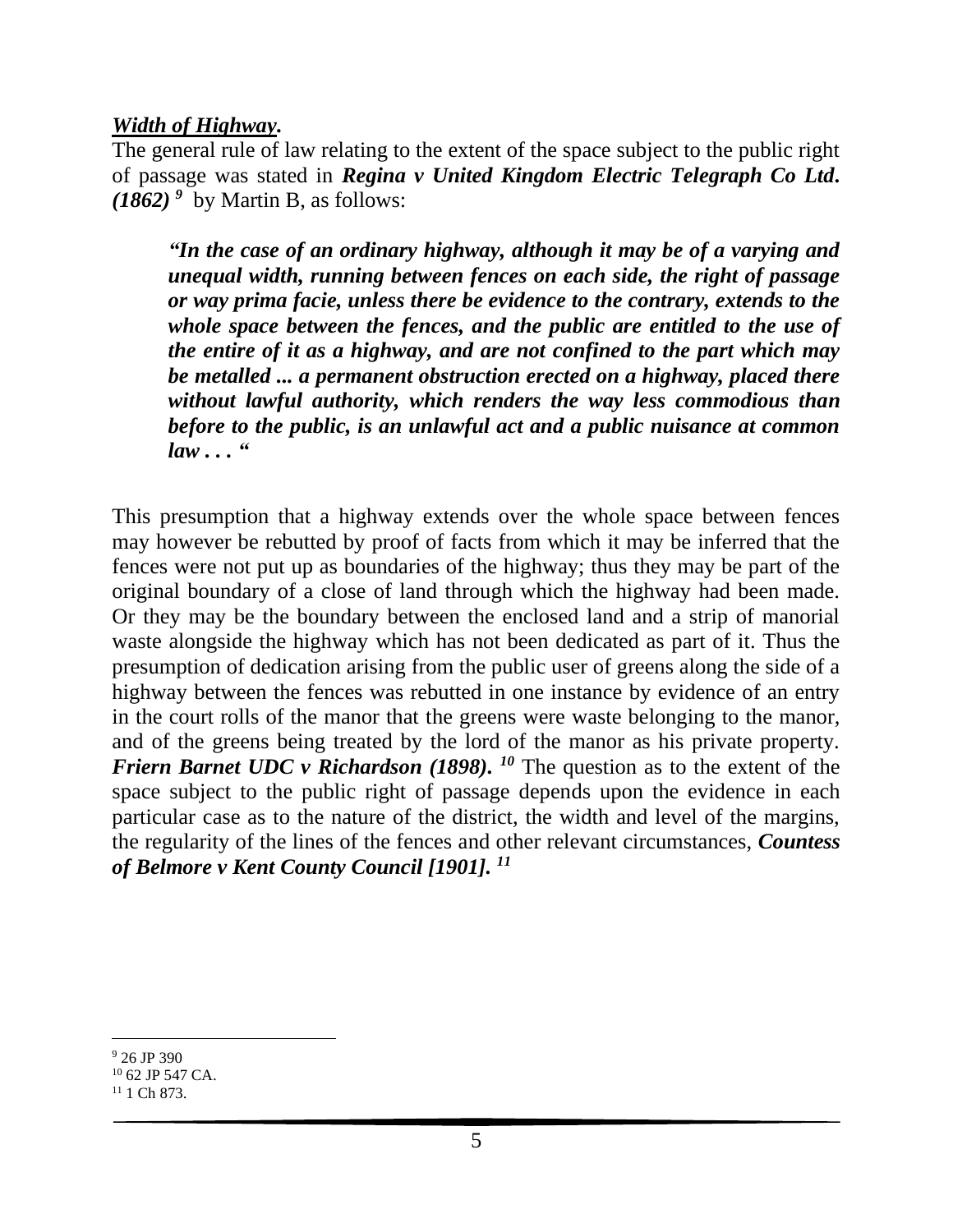Sometimes a road does not run between fences, but across open common or manorial waste; and in that case the presumption of dedication between fences does not apply, *Neeld v Hendon UDC (1899). <sup>12</sup>* The cases cited above were considered in *Harvey v Truro Rural Council [1903] <sup>13</sup>* by Joyce J who in his judgment said:

*"In the case of an ordinary highway running between fences, although it may be of a varying and unequal width, the right of passage or way prima facie, and unless there be evidence to the contrary, extends to the whole space between the fences, and the public are entitled to the entire of it as a highway, and are not confined to the part which may be metalled. All the ground that is between the fences is presumably dedicated as highway unless the nature of the ground or other circumstances rebuts that presumption ..."* 

It is an established maxim that *'once a highway, always a highway'.* The public cannot release their rights. Mere disuse of a highway cannot deprive the public of their rights. Where there has once between a highway, no length of time during which it may not have been used will preclude the public from resuming the exercise of the right to use it if and when they think proper. Even if the highway authority had actually consented to any obstruction or encroachment upon the strip being part of the highway, such consent could not legalize that which was otherwise illegal... In *Attorney General v Beynon [1969] <sup>14</sup>* the verge was of considerable width and irregular in shape. The highway authority claimed that the verge was part of the highway and that the keeping of vehicles there by the defendant was an obstruction of the highway.

Goff J said:

*"It is clear that the mere fact that a road runs between fences, which of course include hedges, does not per se give rise to any presumption. It is necessary to decide the preliminary question whether those fences were put up by reference to the highway, that is, to separate the adjoining closes from the highway or for some other reason. When that has been decided then a rebuttable presumption of law arises, supplying any lack of evidence of dedication in fact, or inferred from user, that the public right of passage, and therefore the highway, extends to the whole space between* 

<sup>12</sup> 63 JP 724.

<sup>13</sup> *2 Ch 638*

<sup>&</sup>lt;sup>14</sup> 2 WLR 1447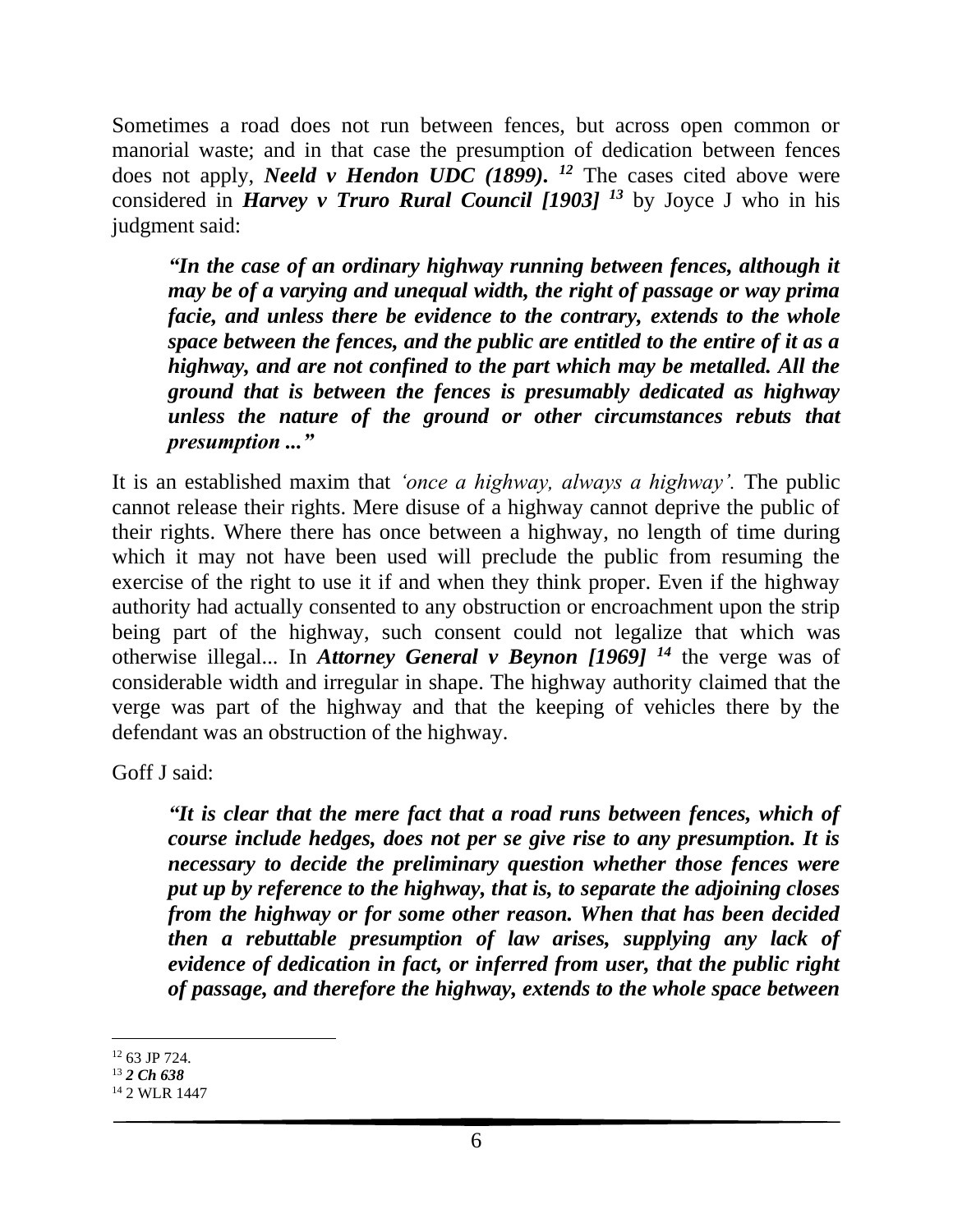*the fences and is not confined to such part as may have been made up. It seems clear to me however as the principle has developed, that one is to decide the preliminary question in the sense that the fences do mark the limit of the highway unless there is something in the condition of the road or the circumstances to the contrary".*

It was held that the presumption of law which arose had not been rebutted by the defendant's alleged acts of ownership and the verge was held to be part of the highway and the keeping of vehicles there by the defendant to be an actionable obstruction. *In Vanderpant v Mayfair Hotel Co. [1930] <sup>15</sup>* it was said:

*"An encroachment on a highway is by common law a public nuisance. It is no defense that the obstruction is made on a part of the highway which is not habitually or ordinarily used for passage. It is no defence that the obstruction is in other ways productive of public benefit, and however reasonable may be the use of a highway by an owner of adjoining premises the public right is a higher right than his and he must yield to the public right".* 

# *Powers and Duties of Local Authorities.*

Under *S71 (1) Highways Act 1980* it is the duty of a highway authority to provide in or by the side of a highway maintainable at the public expense by them which consists of or comprises a made-up carriageway adequate grass or other margins as part of the highway in any case where they consider the provision of margins necessary or desirable for the safety or accommodation of ridden horses and driven livestock; and a highway authority may light a margin provided by them under this section. *Under S130 (1) Highways Act 1980* it is the duty of the highway authority to assert and protect the rights of the public to the use and enjoyment of any highway for which they are the highway authority, including any roadside waste which forms part of it. Any council may assert and protect the rights of the public to the use and enjoyment of any highway in their area for which they are not the highway authority, including any roadside waste which forms part of it. …. it is the duty of a local highway authority to prevent any unlawful encroachment on any roadside waste ….. for which they are the highway authority.

<sup>&</sup>lt;sup>15</sup> 1 Ch. 138 at 152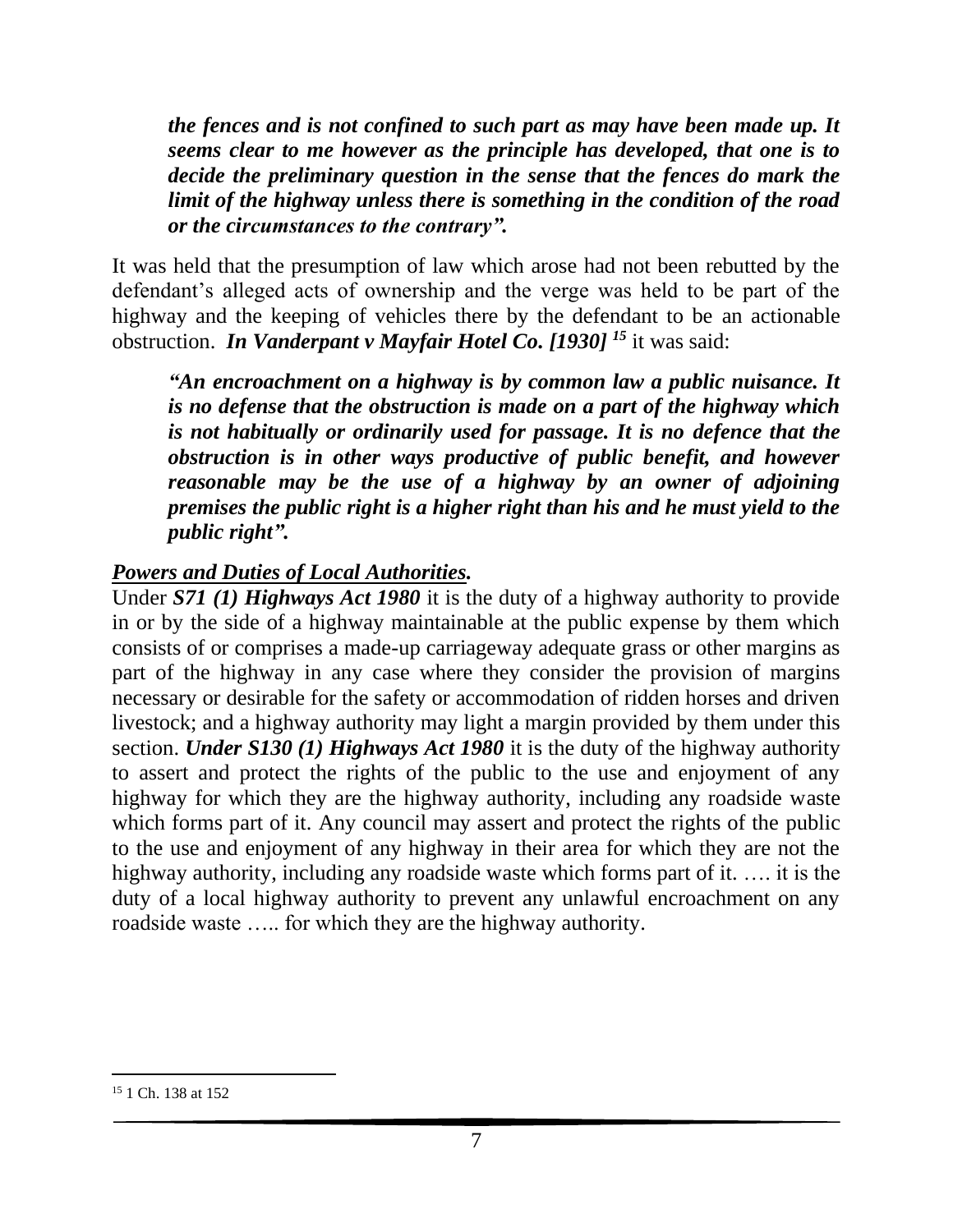If the council of a parish …. represent to a local highway authority … (b) that an unlawful encroachment has taken place on a roadside waste comprised in a highway for which they are the highway authority, it is the duty of the local highway authority, unless satisfied that the representations are incorrect to take proceedings accordingly and they may do so in their own name. *S96 Highways Act 1980* authorizes the highway authority to plant trees in the highway verge but not to obstruct it. *Under S96 (6),* no tree, shrub, grass verge, guard or fence shall be planted, laid out or erected under this section, or, if planted, laid out or erected under this section, allowed to remain, in such a situation as to hinder the reasonable use of the highway by any person entitled to use it …*S142 (1) Highways Act 1980*. The highway authority for a highway may by a licence granted under this section permit the occupier or the owner of any premises adjoining the highway to plant and maintain, or to retain and maintain, trees, shrubs, plants or grass in such part of the highway as may be specified in the licence. A highway authority may attach to any such licence such conditions as they consider necessary to ensure the safety and convenience of passengers in the highway and to prevent traffic ['traffic' includes pedestrians and animals], *s329 Highways Act 1980]* therein being delayed, to prevent any nuisance or annoyance being caused to the owners or occupiers of other premises adjoining the highway. *Town and Country Planning Act 1990.* Where planning permission is given under Part III of the act for the change of use from highway verge to private use, the highway right is not extinguished until the Secretary of State for Transport authorizes the stopping-up of the highway by an order under s247 of the Act. The order is made to enable the 'development' to be carried out. Where the change of use takes place before the highway right is extinguished, the highway right can only be stopped up by an order made by a magistrates' court. *(S116 & 117 Highways Act 1980.)*

# *Local Acts of Parliament*

Some local authorities have their own private acts that give them powers to control or manage roadside verges and restrict the right of passage by certain categories of user. Ask the legal department of your county authority if such an act exists for your area. The legal remedies available to local authorities are described in *Rights of Way – A Guide to Law and Practice (John Riddall and John Trevelyan, 4th edition, 2007*). A road verge is a strip of grass or plants or sometimes trees located between a road and a footpath. Verges are known by various names, including border, boundary, perimeter, skirt, shoulder, margin, wayside etc. The land is often public property, while maintenance is usually a council or municipal responsibility.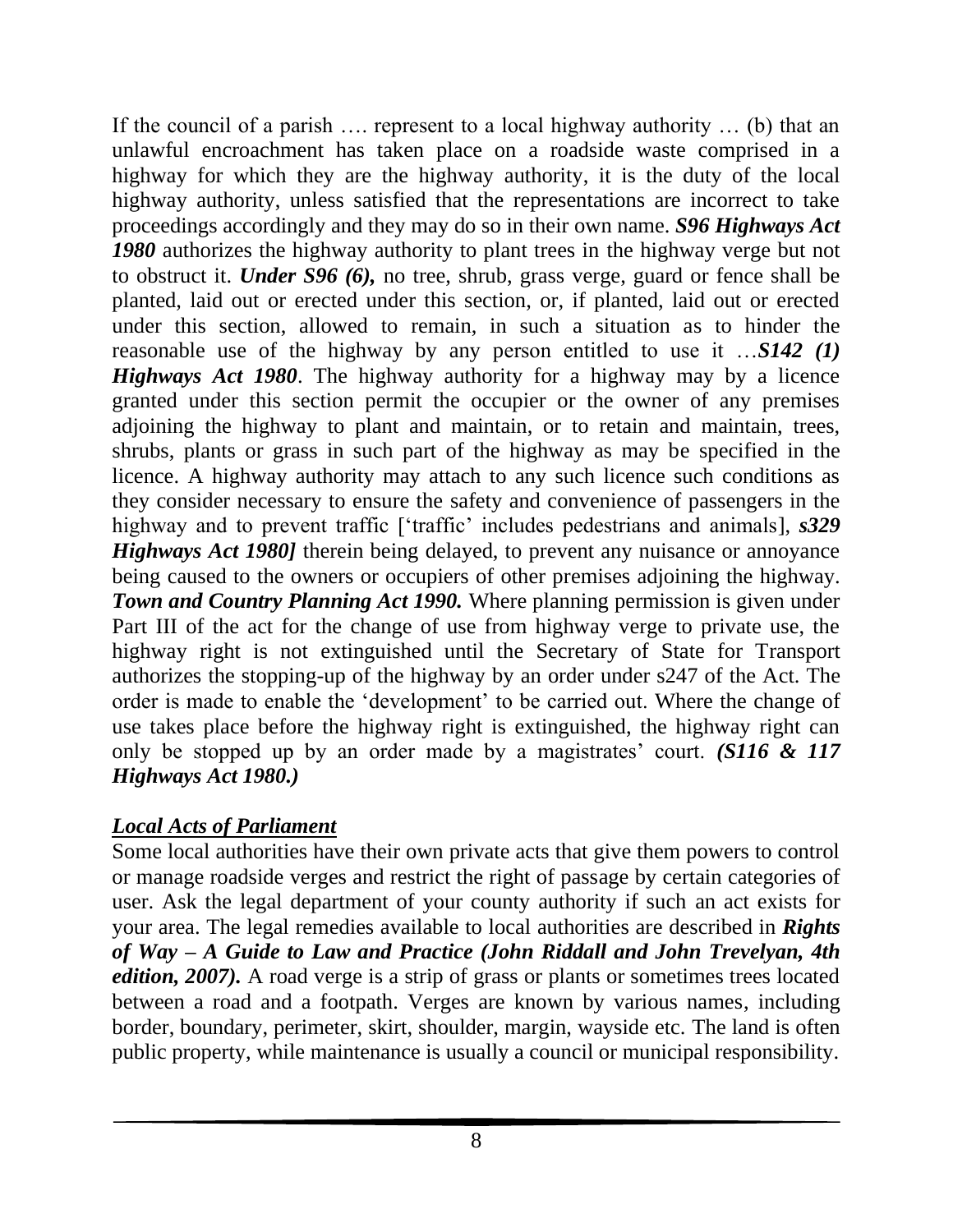Some authorities however, require that adjacent property owners maintain their respective verge areas as well as adjunct footpaths or sidewalks. Benefits include visual aesthetics, increased safety and comfort of footpath user's protection from spray from passing vehicles, a space for benches, bus shelters, street light and other public amenities. It is also part of sustainability for water conservation and may provide a useful wildlife habitat. Also, snow that has been removed off the street in colder climates may be stored on the verges.

#### *Motorways*

When asked about their attitude to planting wild flowers in grassed areas along motorways, seven (Bedfordshire, Derbyshire, Leicestershire, Nottinghamshire, Wiltshire, Herefordshire, Worcestershire, South Yorkshire) of the 29 authorities visited were sympathetic to the idea. And a further eight were sympathetic with reservations about the practicality of any proposals. There were fears expressed by three quarters of the councils about drivers being distracted by the sight of wild plants, or travelers stopping on hard shoulders to view or pick them. On the other hand, a number of authorities thought that colourful plants would break the monotony of motorway driving and actually make driving safer. Also, that the people who picked plants mostly climbed over boundary fences or bridges to do so. It was suggested that planting sites should be selected where it was difficult for people outside of the motorway to gain access in this way. <sup>16</sup> Overgrown hedges and road-side verges pose problems during the Spring and Summer months of the year. This is especially the case in small rural roads. In Ireland, Section 7 of the Roads Act 1993 places responsibility for the maintenance of road-side hedges on the owner/occupier of the adjoining lands. The responsibility for the maintenance of road-side verges rests with the local authority. But the season when this is permitted (including hedges) under the Wildlife Act is between the start of September and the end of February the following year. The only exception is if there are road safety implications. Generally, given the number of roads and funding issues, cutting verges has a low priority compared with other maintenance elements. And where work is carried out, priority is given to sightlines at junctions or obstructions such as road signs. <sup>17</sup>

<sup>16</sup> J. M. Way, TD M.Sc., Ph D., (1976). *Grassed & Planted Areas by Motorways*. The Institute of Terrestrial Ecology. Huntingdon.PE 17 2 LS, Cambridgeshire.

<sup>17</sup> *RSA Expert: Reporting overgrown hedges and verges to local councils save lives*. Independent, Sunday March 2020. independent.ie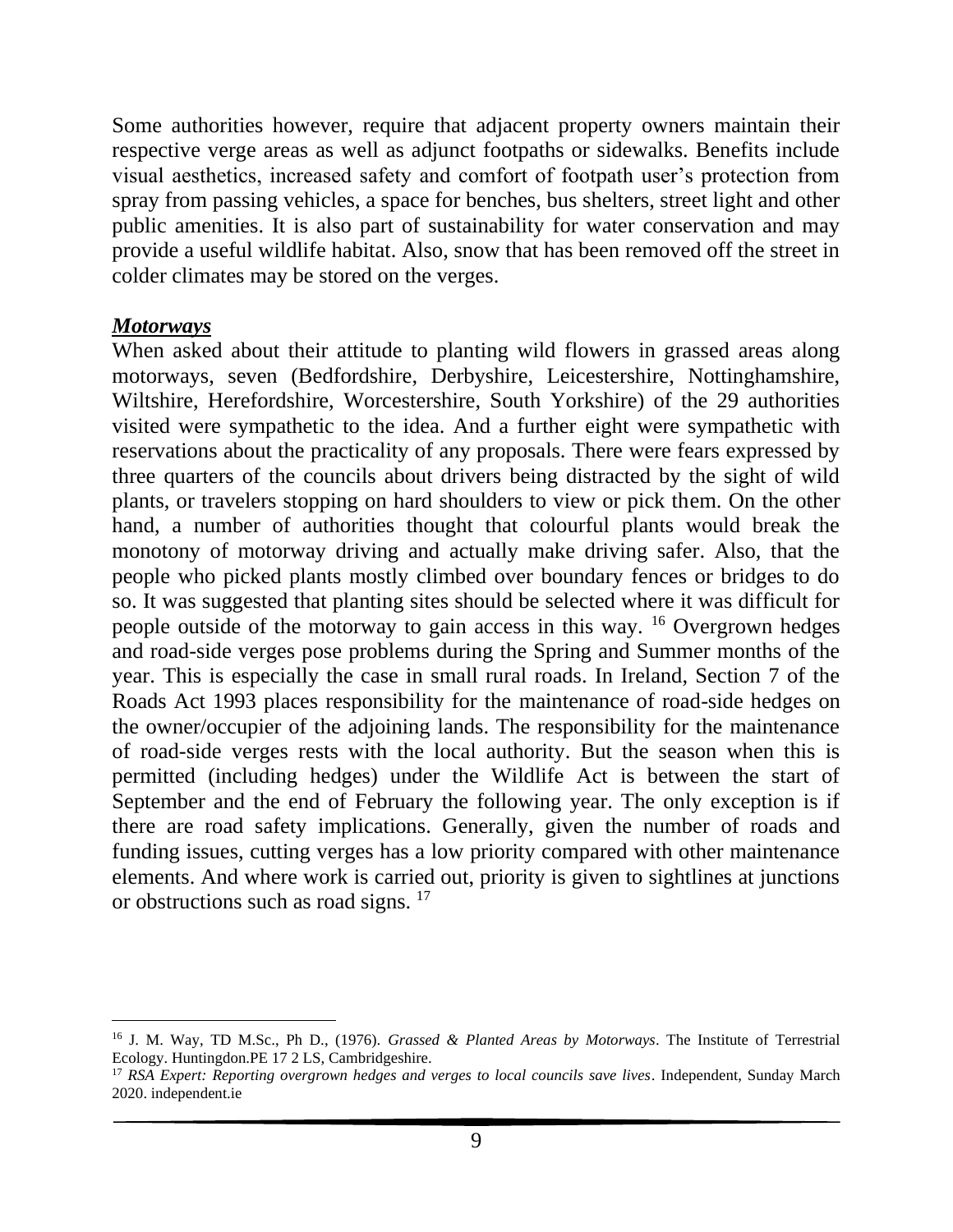## *Police Responsibility*

In some areas of towns or cities, parking on grass verges or footpaths is a persistent problem, as it can reduce the verge to an unsightly state and cause damage to pavements. It can also obstruct the highway, preventing pedestrians and wheelchair users from accessing road and footways if there is no other pathway. Verge parking can also cause hazard motorists especially if the vehicle is parked on a bend, narrow road or junction and could prevent emergency vehicles from attending an incident. In other areas of the town or city, pavement parking can be an alternative to prohibiting or reducing on-street parking space. It can reduce road obstructions by allowing vehicles part mount pavements or verges and keep the road clear for traffic to flow. It is an offence to park a motor vehicle on a grass verge or pavement if it is causing an obstruction or there is a Traffic Regulation order (TRO) in place prohibiting it. If there is an obstruction on the road or pavement, it is the responsibility of the police to investigate and enforce compliance.

#### *Conclusion*

There are nearly half a million kilometers of rural verge in the UK. This is equal to half the remaining flower-rich grassland and meadows. For the 23 million people commuting to work by road every day, road verges can be their only daily contact with nature. The procession of colour through the year - cowslips, bluebells, daisies, orchids, foxgloves and cow parsley keep us in touch with the changing seasons and provide us with a sense of place: orchids on the southern chalk downs, wood crane's-bill in the Yorkshire Dales and melancholy thistle in Scotland. Road verges are also a vital refuge for many bees, butterflies, birds, bats and bugs – a good verge will supply a diverse source of nectar and pollen from the first celandines in February to the last Devil's-bit in September. <sup>18</sup> But you may well ask - what has all of this got to do with driving and road safety? Running along many of the highways of Ireland, England, Scotland and Wales there are strips of land open to the public, running between the metalled  $19$  road and the fences enclosing the adjoining land. Such strips are often irregular in character and sometimes of considerable width. These 'roadside strips' are now more commonly referred to as 'roadside verges'.

<sup>18</sup> *Plantlife. The Good Verge Guide*. plantlife.org.uk

<sup>&</sup>lt;sup>19</sup> Metalled roads are called all-weather roads because they are made of concrete, asphalt and other materials to sustain vehicular traffic all-year round. Whereas unmetalled roads can be difficult to use during wet weather.